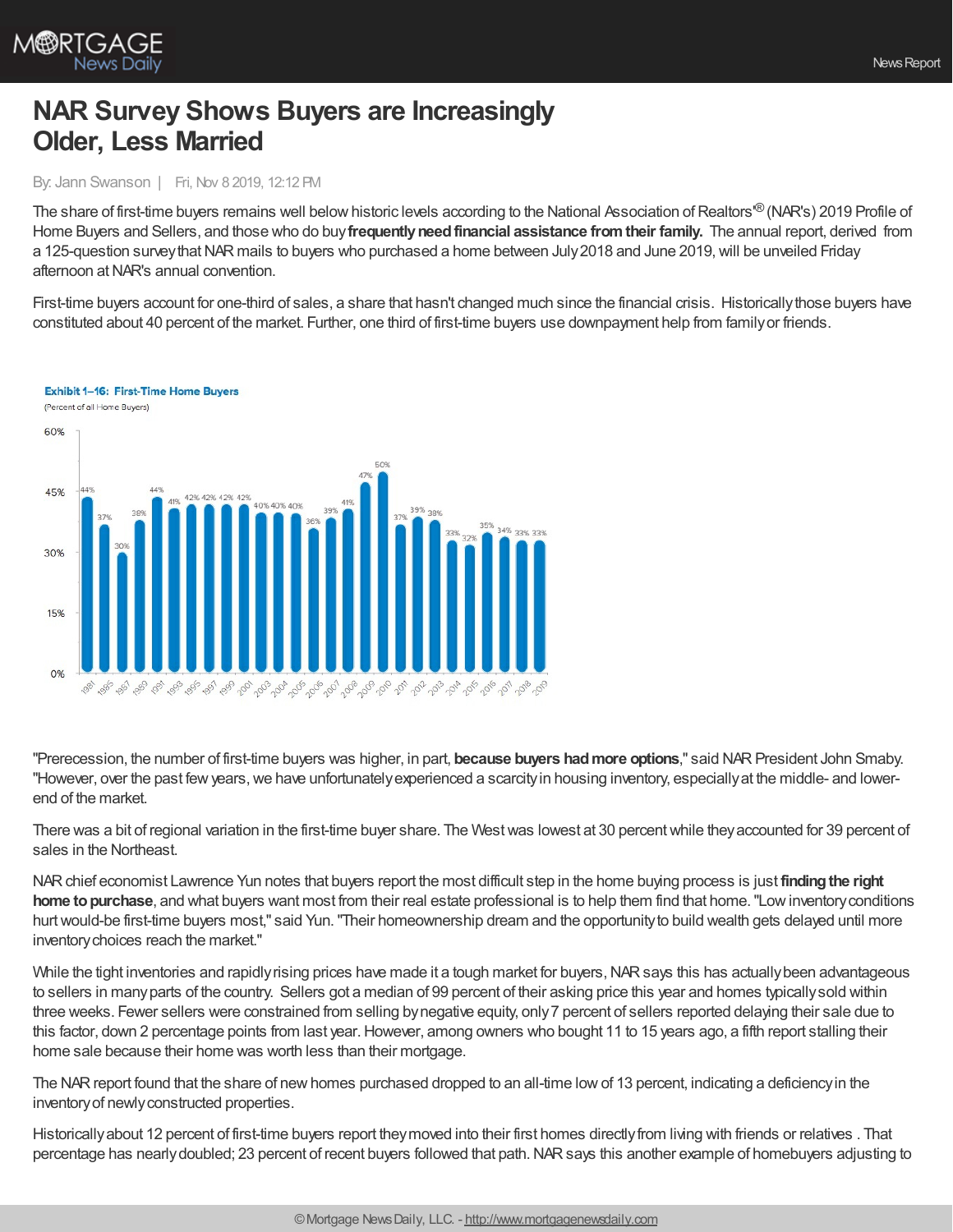## **M®RTGA** News Daily

the current housing market and shows they're finding ways to save for a down payment while saving on market value rent.

The **average age of move-upbuyers continues togrow**, from the mid-30s in the 1980s to the mid-50s today.. Yun says there is no statistic that has shown a more rapid and consistent increase than this one. It hit a record-high of 55 years old in both 2018 and 2019. Moreover, the median age for first-time buyers increased to 33 years old in 2019, the highest share recorded in the series' history. However, the largest share of homebuyers, first-time and repeat, continues to be in the 25 to 34 age group. Theyaccounted for a quarter of all sales. The share of senior-related housing purchases was 12 percent, down slightly from one year ago.

#### Exhibit 1-1: Median Age of Home Buyers, 1981-2019



As prices crept higher, Yun says the demographics of home buyers shifted to accommodate changing market conditions. The survey revealed that 35 percent of all buyers had children under the age of 18 living at home, up 1 point from the 2018 survey but well below the 1985 surveyhigh of 58 percent. Twelve percent of home buyers purchased a multi-generational home,which consists of a home with adult siblings, adult children over the age of 18 and parents or grandparents - or both - within the same household.

Respondents gave varying reasons for buying multi-generational homes, including 44 percent to make room for aging parents and 34 percent to accommodate adult children in the home. Another 29 percent referenced cost savings as their reasoning.

The **share of marriedcouples purchasingas first timers continues todecline**, down from a historic high of 75 percent to 53 percent. The share thatwere unmarried couples rose to 17 percent. The share of married repeat buyers remained constant at 67 percent.